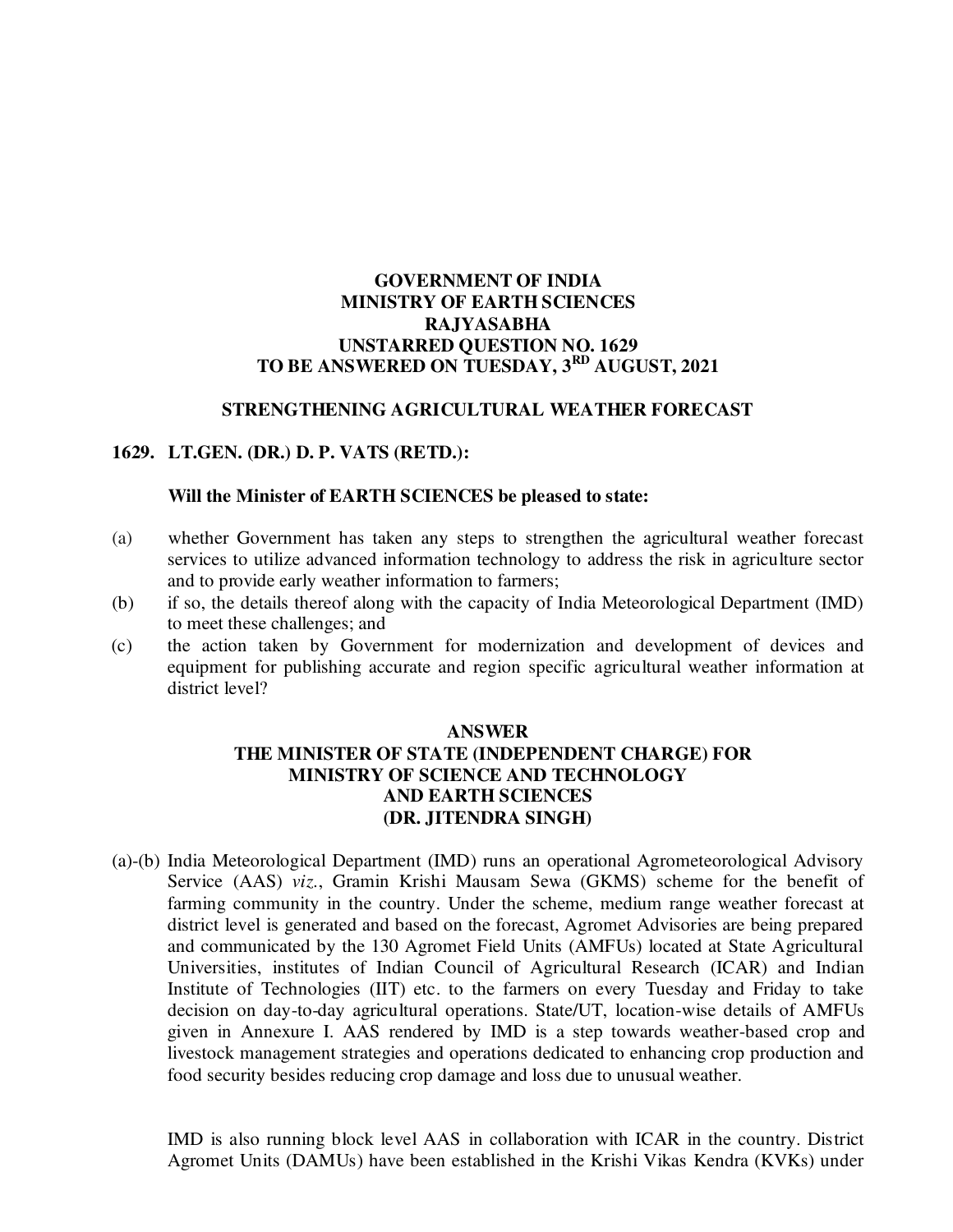ICAR network (Annexure II). Implementation of block level AAS would address the microlevel variation in weather and climate and hence, more number of farmers will be benefitted.

State-of-art Global Forecast System (GFS) models are used for generating 5-day medium range weather forecast at block and district levels. Coupled Forecast System version 2 (CFSv2) model is used for generating extended range weather forecast for taking strategic decisions in agriculture. These weather forecasts are shared with the AMFUs and DAMUs to generate suitable block and district level agromet advisories under GKMS scheme and communicate to the farming community.

(c) Agromet Advisories are communicated to the farmers through multichannel dissemination system like print and electronic media, Door Darshan, radio, internet etc. including SMS using mobile phones through Kisan Portal launched by Ministry of Agriculture and Farmers' Welfare and also through private companies under Public Private Partnership (PPP) mode. At present, 43.37 million farmers in the country receive the Agromet Advisories through SMS directly.

IMD is taking continuous efforts to popularize the service among the farming community by organising Farmers' Awareness Programmes (FAPs) in collaboration with AMFUs and DAMUs in various parts of the country. IMD along with the experts from AMFUs and DAMUs also participate in KisanMelas, Farmers' Day etc. to create awareness about the services, so that more farmers get benefitted.

A mobile App named 'Meghdoot' has been launched by Ministry of Earth Sciences, Government of India to help the farmers to get the weather information and related agromet advisories specific to their districts.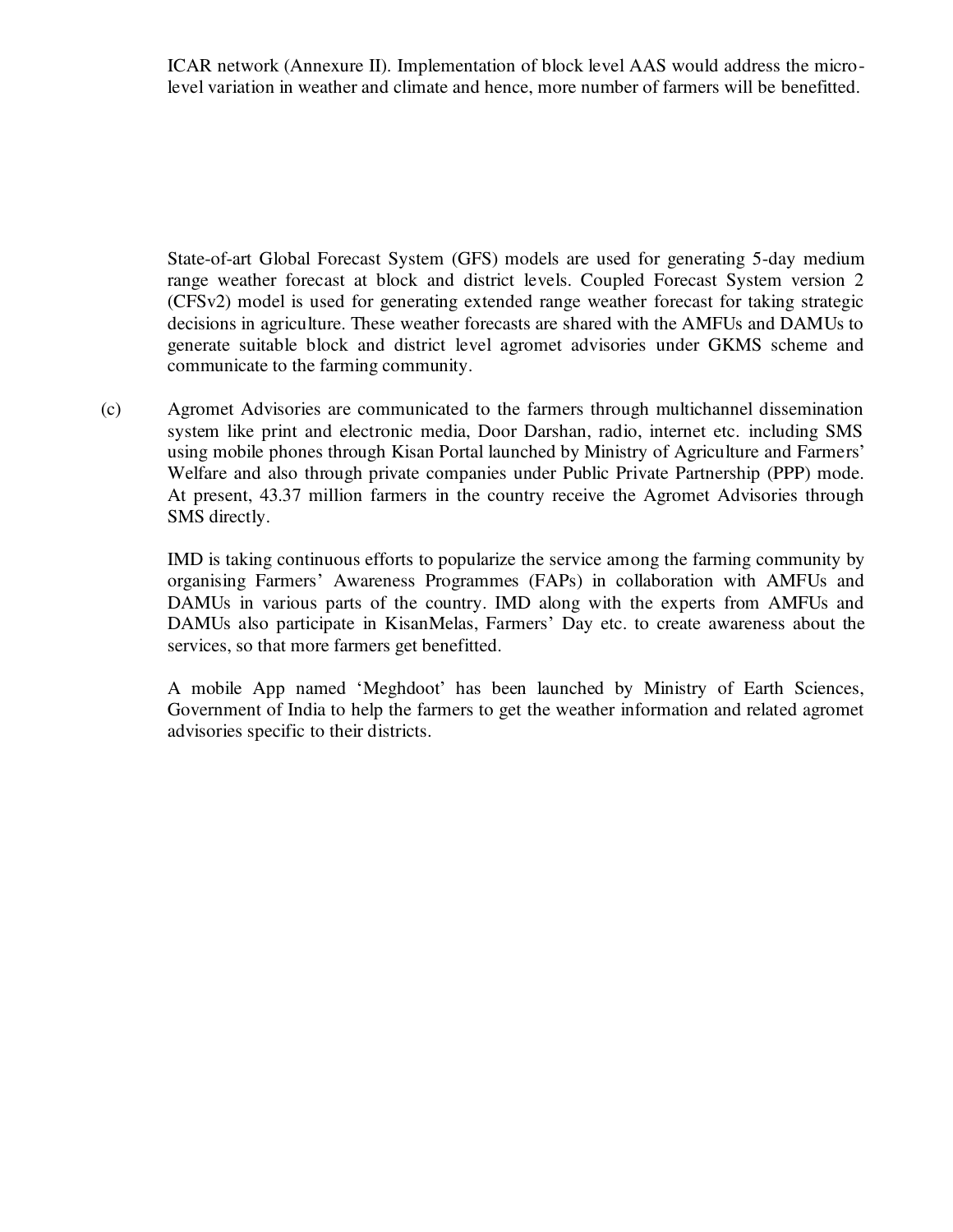## **Annexure I**

# **State/Union Territory wise details of AMFUs**

| S.N               | <b>State</b>                       | <b>AMFU</b>        | <b>Districts under AMFU</b>                                                                                                                                                                                        | <b>AMFU Parent</b>              |
|-------------------|------------------------------------|--------------------|--------------------------------------------------------------------------------------------------------------------------------------------------------------------------------------------------------------------|---------------------------------|
| $\mathbf{o}$<br>1 | A AND N                            | <b>Port Blair</b>  |                                                                                                                                                                                                                    | <b>District</b><br><b>South</b> |
|                   | <b>ISLANDS</b>                     |                    | Nicobar, South Andaman,<br><b>North And Middle Andaman</b>                                                                                                                                                         | Andaman                         |
| $\mathbf{2}$      | <b>ANDHRA</b>                      | Anakapalle         | Srikakulam, Vizianagaram,                                                                                                                                                                                          | Visakhapatna                    |
|                   | <b>PRADESH</b>                     |                    | Visakhapatnam                                                                                                                                                                                                      | m                               |
|                   |                                    | Anantpur           | Anantapur, Kurnool                                                                                                                                                                                                 | Anantapur                       |
|                   |                                    | <b>Chintapalle</b> | East-Godavari                                                                                                                                                                                                      | East-                           |
|                   |                                    |                    |                                                                                                                                                                                                                    | Godavari                        |
|                   |                                    | Lam(Guntur         | West-Godavari, Krishna, Guntur<br>Prakasam                                                                                                                                                                         | Guntur                          |
|                   |                                    | <b>Tirupati</b>    | Chittoor, Cuddepah, Nellore                                                                                                                                                                                        | <b>Chittor</b>                  |
| $\overline{3}$    | <b>ARUNACHAL</b><br><b>PRADESH</b> | <b>Basar</b>       | Anjaw, Changlang, Dibang Valley, East<br>Kameng, East Siang, KurungKumey,<br>Lohit, Lower Dibang Valley, Lower<br>Subansiri, Tawang, Tirap, Upper Siang,<br>Upper Subansiri, West Kameng, West<br>Siang, Papumpare | <b>West Siang</b>               |
| 4                 | <b>ASSAM</b>                       | <b>Diphu</b>       | KarbiAnglong, North Cachar Hills                                                                                                                                                                                   | <b>KarbiAnglong</b>             |
|                   |                                    | Gossaigaon         | Goalpara, Kamrup, Nalbari, Barpeta,<br>Dhubri, Kokrajhar, Bongaigaon,<br>Baksha, Chirang, Kamrup Metro,                                                                                                            | <b>Kokrajhar</b>                |
|                   |                                    | <b>Jorhat</b>      | Golaghat, Jorhat, Sivasagar<br>Dibrugarh, Tinsukia                                                                                                                                                                 | <b>Jorhat</b>                   |
|                   |                                    | Karimganj          | Karimganj, Hailakandi, Cachar                                                                                                                                                                                      | Karimganj                       |
|                   |                                    | Shillongani        | Nagaon, Marigaon                                                                                                                                                                                                   | <b>Nagaon</b>                   |
|                   |                                    | <b>Sonitpur</b>    | Dhemaji, Lakhimpur, Sonitpur<br><b>Udalgiri, Darrang</b>                                                                                                                                                           | <b>Sonitpur</b>                 |
| $\overline{5}$    | <b>BIHAR</b>                       | <b>Pusa</b>        | West Champaran, East Champaran,<br>Gopalganj, Siwan, Saran, Sitamarhi,<br>Muzaffarpur, Madhubani, Darbhanga,<br>Samastipur, Sheohar, Begusarai, Vaishali                                                           | <b>Samastipur</b>               |
|                   |                                    | <b>Sabour</b>      | Sheikhpura, Luckeesarai, Jamui, Munger,<br>Banka, Bhabua, Rohtas, Aurangabad-<br>Bihar, Buxar, Bhojpur, Jahanabad, Gaya<br>Nalanda, Nawada, Bhagalpur, Arwal,<br>Patna                                             | <b>Bhagalpur</b>                |
|                   |                                    | Agwanpur           | Saharsa, Purnia, Katihar, Supaul,<br>Khagaria, Madhepura, Kishanganj, Araria                                                                                                                                       | <b>Saharsa</b>                  |
| 6                 | <b>CHHATTISGARH</b>                | <b>Ambikapur</b>   | Surguja (Ambikapur), Koriya, Jashpur,<br>Surguja<br>Balrampur, Surajpur                                                                                                                                            |                                 |
|                   |                                    | Jagadalpur         | Bastar, Bijapur, Dantewara, Narayanpur,<br>Kondagaon, Sukma                                                                                                                                                        | <b>Bastar</b>                   |
|                   |                                    | Raipur             | Raipur, Korba, Raigarh, Bilaspur,                                                                                                                                                                                  | Raipur                          |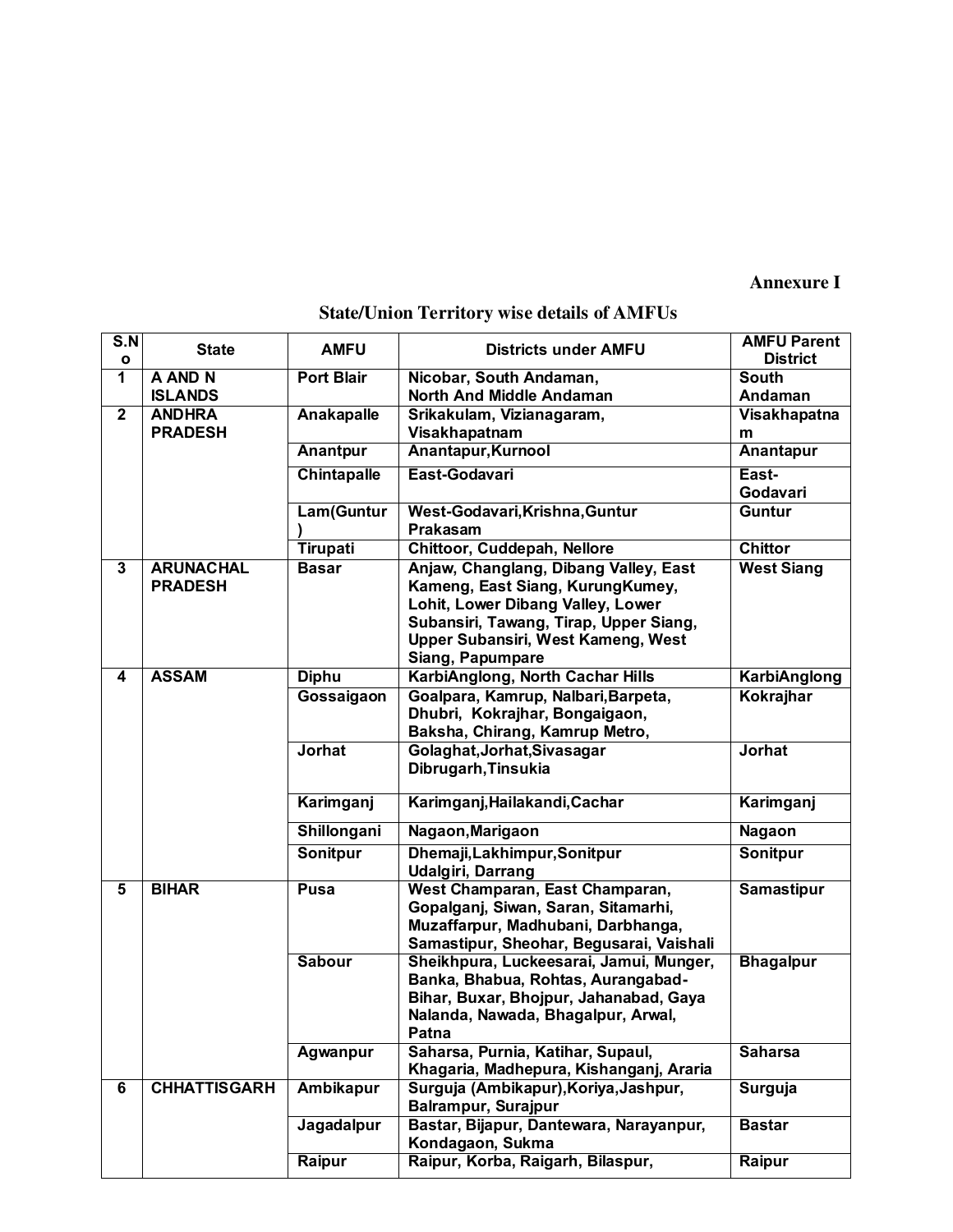|  | Kabirdham (Karwardha), Rajnandgaon,      |  |
|--|------------------------------------------|--|
|  | Durg, Mahasamund, Dhamtari, Janjgir,     |  |
|  | Kanker, Baloda Bazar, Gariyaband, Balod, |  |
|  | Bemetara.Mungeli                         |  |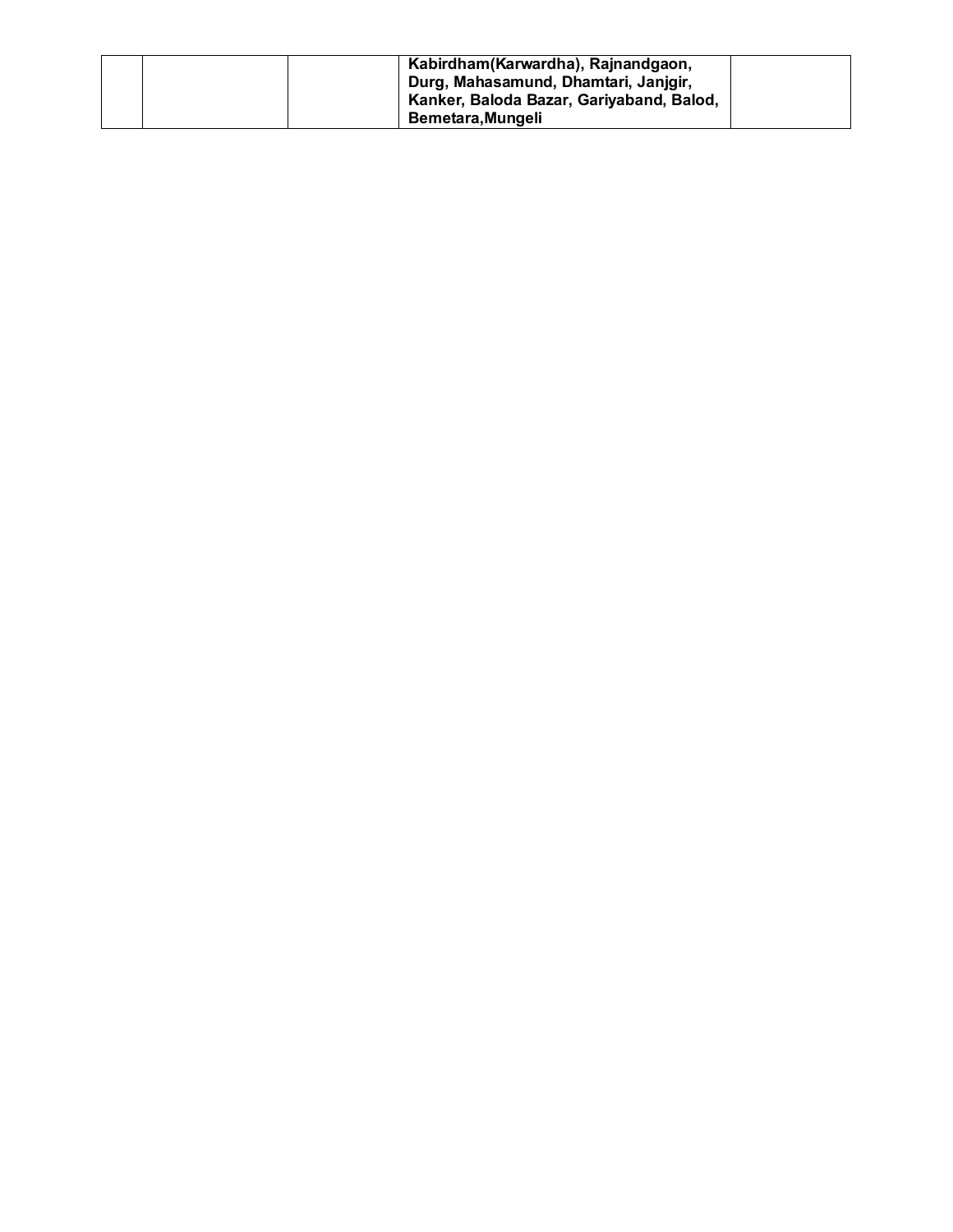| $\overline{\mathbf{7}}$ | <b>DELHI</b>                       | <b>Delhi</b>          | North Delhi (Narela)                                                                                           | <b>North Delhi</b><br>(Narela) |
|-------------------------|------------------------------------|-----------------------|----------------------------------------------------------------------------------------------------------------|--------------------------------|
| $\overline{\mathbf{8}}$ | <b>GUJARAT</b>                     | <b>Anand</b>          | Panch Mahals, Dohad, Vadodara, Kheda,<br>Anand, Chhota Udaipur, Mahisagar                                      | Anand                          |
|                         |                                    | <b>Arnej</b>          | Ahmedabad, Bhavnagar, Botad                                                                                    | <b>Ahmedabad</b>               |
|                         |                                    | <b>Bhachau</b>        | <b>Kachchh</b>                                                                                                 | <b>Kachchh</b>                 |
|                         |                                    | <b>Dantiwada</b>      | Banas Kantha, Sabar Kantha, Gandhinagar,<br>Mahesana, Patan, Aravalli                                          | <b>Banas Kantha</b>            |
|                         |                                    | Junagadh              | Junagadh, Gir Somnath, Porbandar                                                                               | Junagadh                       |
|                         |                                    | <b>Maktampur</b>      | Bharuch, Surat, Narmada, Tapi                                                                                  | <b>Bharuch</b>                 |
|                         |                                    | <b>Navasari</b>       | Dangs, Valsad, Navsari                                                                                         | <b>Navsari</b>                 |
|                         |                                    | <b>Targhadia</b>      | Jamnagar, Rajkot, Amreli, Surendranagar,<br>Devbhoomi Dwarka, Morbi                                            | Rajkot                         |
| $\overline{9}$          | <b>HARYANA</b>                     | Kaul                  | Panchkula, Ambala, Yamuna Nagar,<br>Kurukshetra, Kaithal, Karnal, Panipat,                                     |                                |
|                         |                                    | <b>Hissar</b>         | Sonipat, Gurgaon, Faridabad, Jind, Mewat<br>Palwal, Sirsa, Fatehabad, Hissar, Bhiwani,                         | <b>Hissar</b>                  |
|                         |                                    |                       | Mahendragarh, Rewari, Rohtak, Jhajjar                                                                          |                                |
| $\overline{10}$         | <b>HIMACHAL</b>                    | Seobagh               | Kullu, Mandi                                                                                                   | Kullu                          |
|                         | <b>PRADESH</b>                     | <b>Kukumsheri</b>     | Kinnaur, Lahaul And Spiti                                                                                      | Lahaul and<br><b>Spiti</b>     |
|                         |                                    | <b>Palampur</b>       | Una, Hamirpur-Hp, Kangra, Chamba                                                                               | Kangra                         |
|                         |                                    | Nauni (Solan)         | Solan, Shimla, Bilaspur-Hp, Sirmaur                                                                            | <b>Solan</b>                   |
| $\overline{11}$         | <b>JAMMU AND</b><br><b>KASHMIR</b> | Chatha<br>(Jammu)     | Jammu, Kathua, Reasi, Samba                                                                                    | Jammu                          |
|                         |                                    | Leh                   | Leh , Kargil                                                                                                   | Leh                            |
|                         |                                    | Pahalgam<br>(Rajouri) | Doda, Punch, Rajouri, Udhampur, Ramban                                                                         | Rajouri                        |
|                         |                                    | <b>Srinagar</b>       | Srinagar, Badgam, Kupwara, Baramula,<br>Pulwama, Anatnag, Bandipore, Shopian,<br>Kulgam, Ganderbal             | <b>Srinagar</b>                |
| $\overline{12}$         | <b>JHARKAND</b>                    | <b>Dumka</b>          | Sahebganj, Godda, Pakaur, Dumka,<br>Devghar, Giridih, Dhanbad, Jamtara,<br>Koderma                             | <b>Dumka</b>                   |
|                         |                                    | Ranchi                | Garhwa, Palamau, Lohardaga, Gumla,<br>Latehar, Simdega, Ramgarh, Khunti,<br>Ranchi, Bokaro, Hazaribagh, Chatra | Ranchi                         |
|                         |                                    | <b>Darisai</b>        | West Singhbhum, Saraikela, East<br>Singhbhum                                                                   | <b>East</b><br>Singhbhum       |
| $\overline{13}$         | <b>KARNATAKA</b>                   | <b>Bengaluru</b>      | Bengaluru Rural, Bengaluru Urban, Kolar,<br>Chickballapur, Ramnagar                                            | <b>Bengaluru</b><br>Urban      |
|                         |                                    | <b>Bidar</b>          | <b>Bidar</b>                                                                                                   | <b>Bidar</b>                   |
|                         |                                    | Vijayapura            | Vijayapura, Gadag, Bagalkot                                                                                    | Vijayapura                     |
|                         |                                    | <b>Brahamavar</b>     | Udupi, Dakshin Kannad                                                                                          | <b>Udupi</b>                   |
|                         |                                    | <b>Dharwad</b>        | Dharwad, Belgavi, Haveri                                                                                       | <b>Dharwad</b>                 |
|                         |                                    | <b>Hiriyur</b>        | Chitradurga, Davangere, Tumakuru                                                                               | Chitradurga                    |
|                         |                                    | Naganhalli            | Mysuru, Mandya, Chamrajnagara, Kodagu                                                                          | <b>Mysuru</b>                  |
|                         |                                    | <b>Neveli</b>         | Shivamogga, Hassan, Chikmangaluru                                                                              | Shivamogga                     |
|                         |                                    | <b>Raichur</b>        | Ballari, Kalaburgi, Koppal, Raichur, Yadgir                                                                    | <b>Raichur</b>                 |
|                         |                                    | <b>Sirsi</b>          | <b>Uttar Kannad</b>                                                                                            | <b>Uttar Kannad</b>            |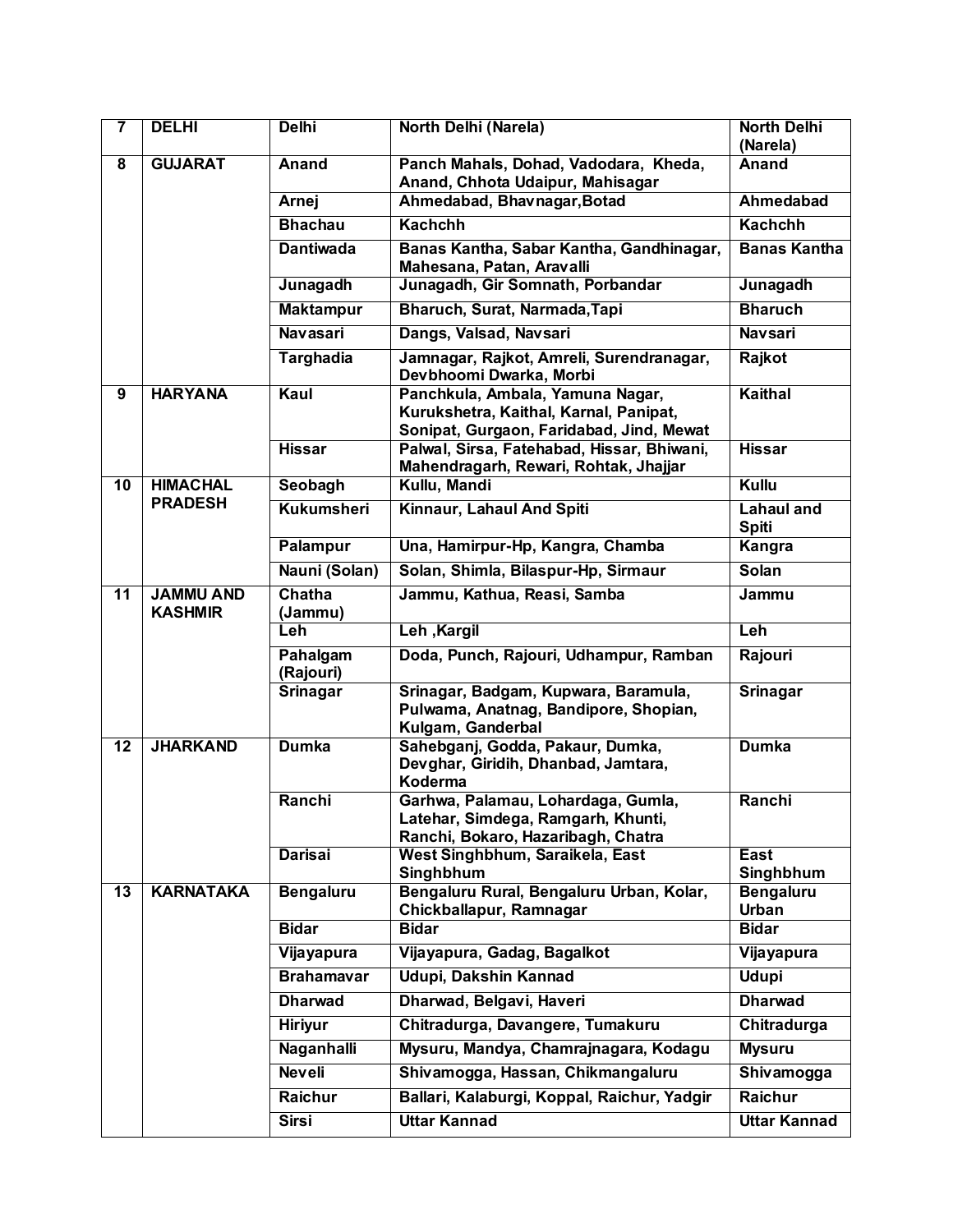| $\overline{14}$ | <b>KERALA</b>                 | <b>Ambalavayal</b>              | Wayanad, Idukki                                                                                                                                                                                                               | Wayanad              |
|-----------------|-------------------------------|---------------------------------|-------------------------------------------------------------------------------------------------------------------------------------------------------------------------------------------------------------------------------|----------------------|
| Kumarakom       |                               |                                 | Allepy, Kottayam                                                                                                                                                                                                              | Kottayam             |
|                 |                               | <b>Pillicode</b>                | Malappuram, Kozhikode, Kannur, Kasargod                                                                                                                                                                                       | Kasargod             |
|                 |                               | <b>Trissur(Vella</b><br>nikara) | Palakkad, Thrissur, Ernakulam                                                                                                                                                                                                 | <b>Thrissur</b>      |
|                 |                               | Vellayani                       | Thiruvanathpuram, Kollam, Pattanamthitta                                                                                                                                                                                      | Thiruvanathp<br>uram |
| $\overline{15}$ | <b>MADHYA</b>                 | <b>Chhindawara</b>              | <b>Betul, Chhindwara</b>                                                                                                                                                                                                      | <b>Chhindwara</b>    |
|                 | <b>PRADESH</b>                | <b>Indore</b>                   | Mandsaur, Ratlam, Ujjain, Dewas, Indore,<br>Shajapur<br>Rajgarh, Neemuch                                                                                                                                                      | <b>Indore</b>        |
|                 |                               | Jabalpur                        | Rewa, Satna, Panna, Jabalpur, Seoni,<br>Siddhi, Katni, Shahdol,<br>Umaria, Mandla, Dindori, Balaghat,<br>Anuppur, Singrauli                                                                                                   | Jabalpur             |
|                 |                               | Jhabua                          | Jhabua, Dhar, Alirajpur                                                                                                                                                                                                       | <b>Jhabua</b>        |
|                 |                               | <b>Khargone</b>                 | Khandwa, Khargaon, Harda, Burhanpur,<br><b>Badwani</b>                                                                                                                                                                        | Khargaon             |
|                 |                               | <b>Morena</b>                   | Gwalior, Bhind, Morena, Shivpuri, Guna,<br>Ashoknagar, Sheopur                                                                                                                                                                | <b>Morena</b>        |
|                 |                               | Powerkheda                      | Narsingpur, Hoshangabad                                                                                                                                                                                                       | Hoshangabad          |
|                 |                               | <b>Sehore</b>                   | Bhopal, Sagar, Damoh, Vidisha, Raisen,<br><b>Sehore</b>                                                                                                                                                                       | <b>Sehore</b>        |
|                 |                               | <b>Tikamgarh</b>                | Chhatarpur, Datia, Tikamgarh                                                                                                                                                                                                  | <b>Tikamgarh</b>     |
| $\overline{16}$ | <b>MAHARASHT</b><br><b>RA</b> | <b>Akola</b>                    | Akola, Amravati, Wardha, Buldana,<br><b>Washim, Yeotmal</b>                                                                                                                                                                   | <b>Akola</b>         |
|                 |                               | <b>Dapoli</b>                   | Thane, Raigarh, Ratnagiri                                                                                                                                                                                                     | Ratnagiri            |
|                 |                               | Igatpuri                        | <b>Nashik</b>                                                                                                                                                                                                                 | <b>Nashik</b>        |
|                 |                               | Kolhapur                        | Satara, Kolhapur, Sangli                                                                                                                                                                                                      | Kolhapur             |
|                 |                               | <b>Mulde(Kudal)</b>             | <b>Sindhudurg</b>                                                                                                                                                                                                             | <b>Sindhudurg</b>    |
|                 |                               | Parbhani                        | Bid, Osmanabad, Parbhani, Latur, Jalna,<br>Hingole, Aurangabad, Nanded                                                                                                                                                        | <b>Parbhan</b>       |
|                 |                               | <b>Pune</b>                     | Solapur, Pune, Jalgaon                                                                                                                                                                                                        | <b>Pune</b>          |
|                 |                               | Rahuri                          | Dhule, Ahmednagar, Nandurbar                                                                                                                                                                                                  | Ahmednagar           |
|                 |                               | Shindewahi                      | Bhandra, Gadchiroli, Chandrapur, Nagpur,<br>Gondia                                                                                                                                                                            | Chandrapur           |
| 17              | <b>MANIPUR</b>                | Lamphelpat<br>(Imphal)          | Bishnupur, Chandel, Churachandpur,<br>Imphal East, Imphal West, Senapati,<br>Tamenglong, Thoubal, Ukhrul,                                                                                                                     | <b>Imphal West</b>   |
| $\overline{18}$ | <b>MEGHALAYA</b>              | Barapani<br>(Umiam)             | East Garo Hills, East Khasi Hills, North<br>Garo Hills, Ri Bhoi, South Garo Hills, South<br>West Garo Hills, South West Khasi Hills,<br>West Garo Hills, West Jaintia Hills, West<br>Khasi Hills,<br><b>East Jainta Hills</b> | <b>Ri Bhoi</b>       |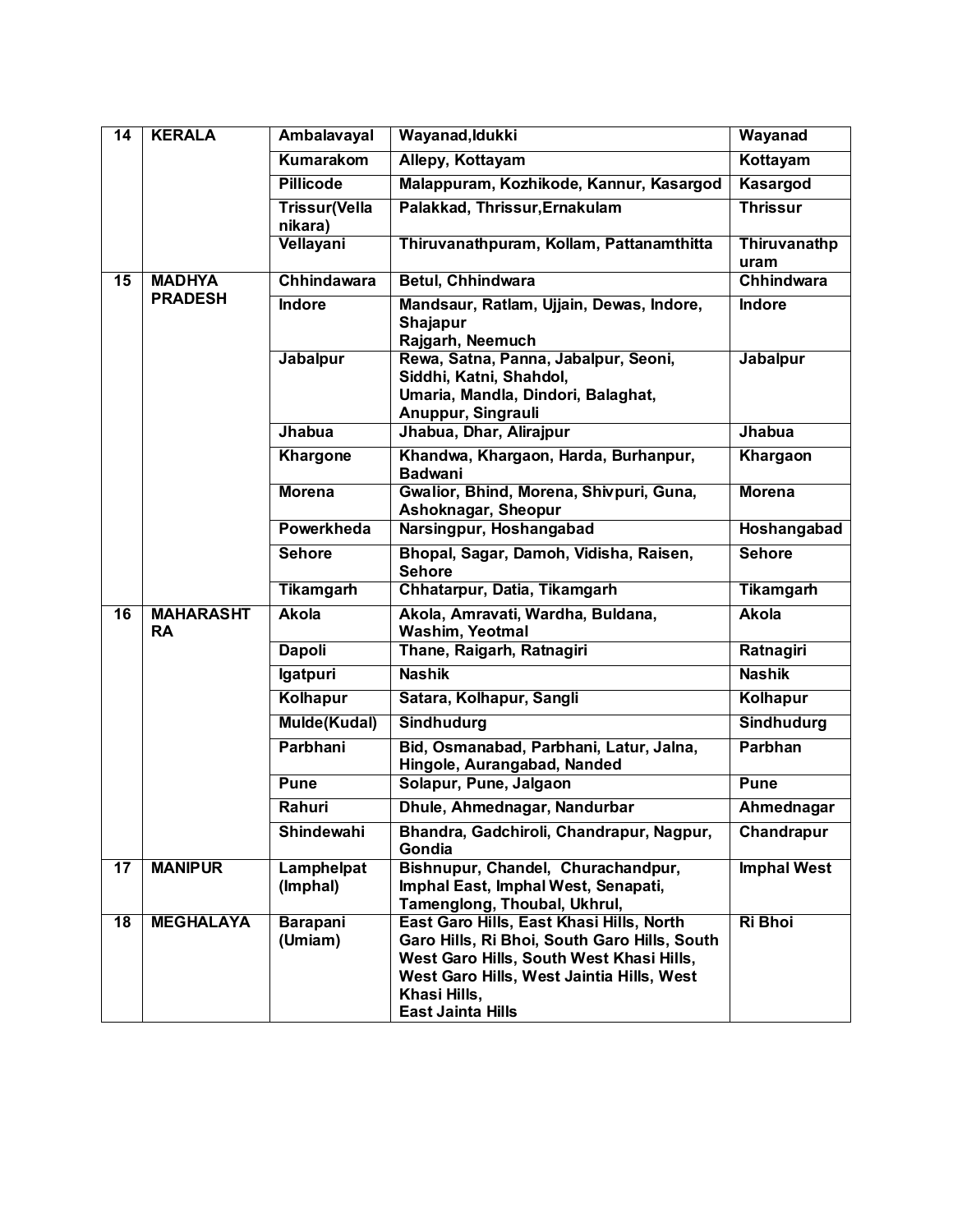| $\overline{19}$ | <b>MIZORAM</b>    | <b>Kolasib</b>                         | Aizawl, Champhai, Kolasib, Lawngtlai,<br>Lunglei, Mamit<br>Saiha, Sercchip                         | <b>Kolasib</b>                  |
|-----------------|-------------------|----------------------------------------|----------------------------------------------------------------------------------------------------|---------------------------------|
| $\overline{20}$ | <b>NAGALAND</b>   | Jharnapani                             | Dimapur, Kohima, Longleng, Mokokchung,<br>Mon, Peren, Phek, Tuensang, Wokha,<br>Zunheboto, Kiphrie | <b>Dimapur</b>                  |
| $\overline{21}$ | <b>ODISHA</b>     | <b>Bhubaneshw</b><br>ar                | Kendrapara, Khurda, Jagatsinghpur, Puri,<br>Cuttack, Nayagarh,<br>Ganjam                           | Khurda                          |
|                 |                   | <b>Bhawanipatn</b><br>а                | Kalahandi, Naupara                                                                                 | Kalahandi                       |
|                 |                   | G.Udaigiri                             | Phulbani, Rayagada, Gajapati                                                                       | Phulbani /<br><b>Khandmal</b>   |
|                 |                   | Keonjhar                               | Mayurbhanj, Keonjhar                                                                               | Keonjhar                        |
|                 |                   | Keirei                                 | Sundergarh, Deogarh                                                                                | Sundergarh                      |
|                 |                   | Ranital                                | Balasore, Bhadrak, Jajpur                                                                          | <b>Bhadrak</b>                  |
|                 |                   | Similiguda                             | Koraput, Nawarangapur                                                                              | Koraput                         |
|                 |                   | Chiplima                               | Bargarh, Bolangir, Boudh, Sonepur,<br>Sambalpur, Jharsuguda                                        | <b>Sambalpur</b>                |
|                 |                   | <b>Mahisapat</b>                       | Angul, Dhenkanal                                                                                   | <b>Dhenkanal</b>                |
|                 |                   | <b>Malkangiri</b><br><b>Malkangiri</b> |                                                                                                    | <b>Malkangiri</b>               |
| 22              | <b>PUDUCHERRY</b> | Karaikal                               | Karaikal, Puducherry                                                                               | Karaikal                        |
| $\overline{23}$ | <b>PUNJAB</b>     | <b>Bhatinda</b>                        | Moga, Bhatinda, Mansa, Muktsar, Sangrur,<br><b>Barnala</b>                                         | <b>Bhatinda</b>                 |
|                 |                   | <b>Faridkot</b>                        | Firozepur, Faridkot, Fazilika                                                                      | <b>Faridkot</b>                 |
|                 |                   | Gurudaspur                             | Hoshiarpur, Gurdaspur, Pathankot                                                                   | Gurdaspur                       |
|                 |                   | Ludhiana                               | Amritsar, Kapurthala, Jalandhar, Ludhiana,<br><b>Fatehgarh Sahib</b><br>TaranTaran, Patiala        | <b>Ludhiana</b>                 |
|                 |                   | Kandi                                  | Mohali, Rup Nagar, Nawanshahr                                                                      | Nawanshahr/<br><b>SBS Nagar</b> |
| $\overline{24}$ | <b>RAJASTHAN</b>  | <b>Bikaner</b>                         | Jaisalmer, Bikaner                                                                                 | <b>Bikaner</b>                  |
|                 |                   | <b>Bhartpur(Sew</b><br>ar)             | Bharatpur, Alwar, Dholpur, Sawai<br>Madhopur, Karauli                                              | <b>Bharatpur</b>                |
|                 |                   | <b>Banswara</b>                        | Dungarpur, Banswara, Pratapgarh                                                                    | <b>Banswara</b>                 |
|                 |                   | Fatehpur(Sik<br>ar)                    | Nagaur, Jhunjhunu, Sikar                                                                           | <b>Sikar</b>                    |
|                 |                   | Jaipur(Durga<br>pura)                  | Jaipur, Ajmer, Tonk, Dausa                                                                         | <b>Jaipur</b>                   |
|                 |                   | Jodhpur<br>(CAZRI)                     | Barmer, Churu, Jalore, Jodhpur, Pali                                                               | Jodhpur                         |
|                 |                   | Kota                                   | Jhalawar, Kota, Bundi, Baran                                                                       | Kota                            |
|                 |                   | Sriganganaga<br>r                      | Sriganganagar, Hanumangarh                                                                         | Sriganganaga<br>r               |
|                 |                   | <b>Udaipur</b> (CTA<br>E)              | Udaipur, Sirohi, Bhilwara, Chittaurgarh,<br>Rajsamand                                              | <b>Udaipur</b>                  |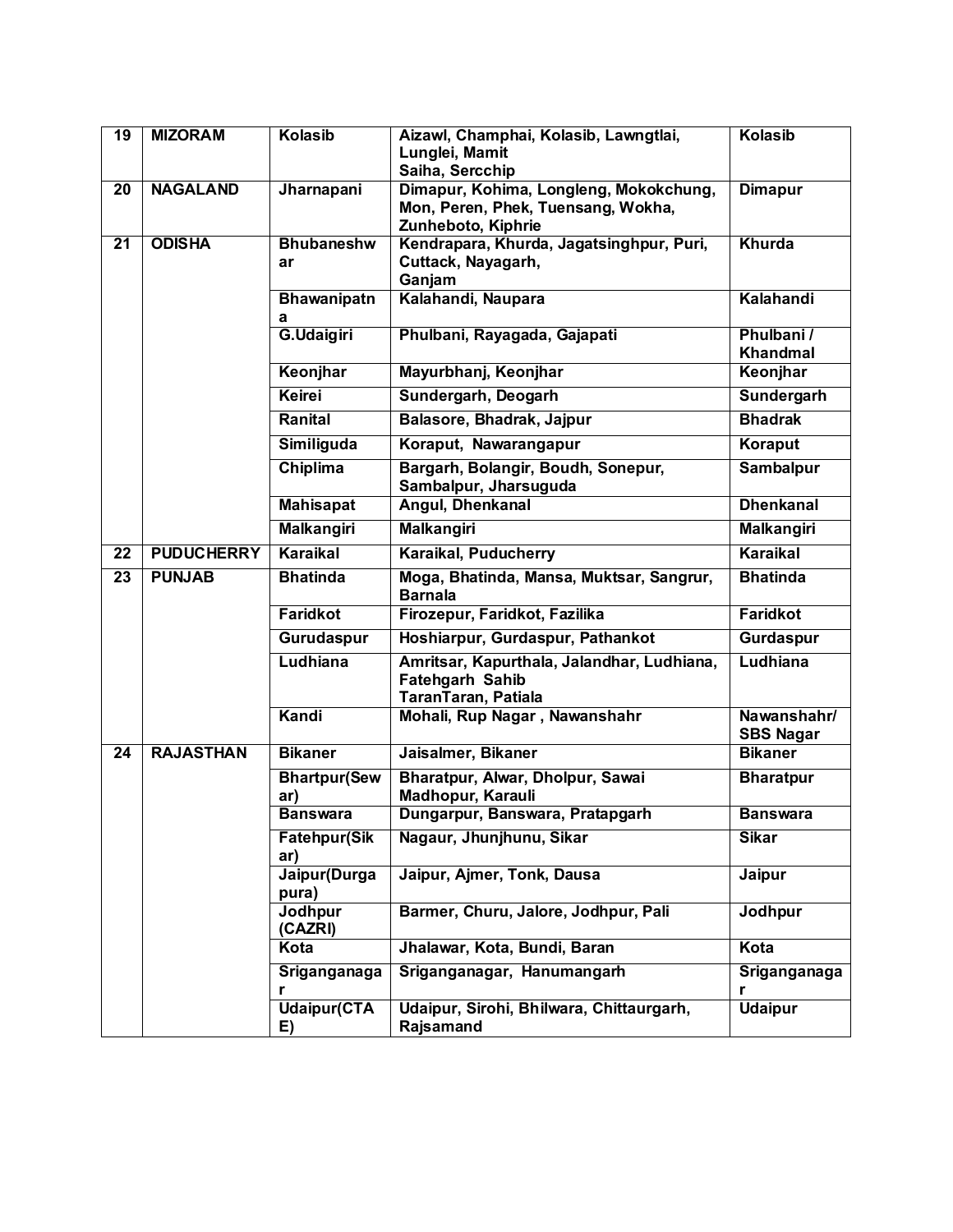| $\overline{25}$ | <b>TAMIL NADU</b>              | Chennai               | Chennai, Kancheepuram, Thirruvallur,<br>Vellore, Tiruvannamalai<br>Cuddalore, Villupuram                                                                                                                                                                                      | Chennai                          |
|-----------------|--------------------------------|-----------------------|-------------------------------------------------------------------------------------------------------------------------------------------------------------------------------------------------------------------------------------------------------------------------------|----------------------------------|
|                 |                                | <b>Coimbatore</b>     | <b>Coimbatore, Tiruppur, Erode</b>                                                                                                                                                                                                                                            | <b>Coimbatore</b>                |
|                 |                                | Kanniwadi             | Pudukottai, Madurai, Dindigul, Theni,<br>Ramanathapuram, Sivaganga                                                                                                                                                                                                            | <b>Dindigul</b>                  |
|                 |                                | Kovilpatti            | Tuticorin, Virudhunagar, Tirunelveli                                                                                                                                                                                                                                          | <b>Tuticorin</b>                 |
|                 |                                | <b>Aduthurai</b>      | Thanjavur, Nagapattinam, Thiruvarur,<br>Karur, Perambalur,<br><b>Trichy, Ariyalur</b>                                                                                                                                                                                         | <b>Thanjavur</b>                 |
|                 |                                | <b>Namakkal</b>       | Salem, Namakkal, Dharmapuri, Krishnagiri                                                                                                                                                                                                                                      | <b>Namakkal</b>                  |
|                 |                                | Pechiparai            | Kanyakumari                                                                                                                                                                                                                                                                   | Kanyakumari                      |
|                 |                                | Ooty                  | <b>Nilgiris</b>                                                                                                                                                                                                                                                               | <b>Nilgiris</b>                  |
| 26              | <b>TELANGANA</b>               | Hyderabad             | Jangaon, JogulambaGadwal,<br>Mahabubnagar<br>Medak, Medchal_Malkajgiri, Nagarkurnool,<br>Nalgonda, Rangareddy, Sangareddy,<br>Siddipet, Suryapet, Vikarabad, Wanaparthy,<br>Warangal_Rural, Warangal_Urban,<br>YadadriBhuvanagiri, Adilabad                                   | Rangareddy                       |
|                 |                                | Jagtiyal              | BhadradriKothaqudem, Jaqtial,<br>JayashankarBhupalpally, Kamareddy,<br>Karimnagar, Khammam, Kumarambheem,<br>Asifabad, Mancherial, Nirmal, Nizamabad,<br>Peddapalle, Mahabubabad, RajannaSircilla                                                                             | <b>Jagtial</b>                   |
| 27              | <b>TRIPURA</b>                 | Lembuchera            | Dhalai, Gomati, Khowai, North Tripura,<br>South Tripura, Unakoti, West Tripura,<br>Sepahijela,                                                                                                                                                                                | <b>West Tripura</b>              |
| $\overline{28}$ | <b>UTTAR</b><br><b>PRADESH</b> | <b>Allahabad</b>      | Fatehpur, Pratapgarh, Allahabad,<br>Chitrakoot, Kaushambi                                                                                                                                                                                                                     | <b>Allahabad</b>                 |
|                 |                                | <b>Bharari</b>        | Jaluan, Jhansi, Lalitpur, Mahoba, Banda,<br>Hamirpur                                                                                                                                                                                                                          | <b>Jhansi</b>                    |
|                 |                                | <b>Baharaich</b>      | Baharaich, Sarvasti, Balarampur, Gonda,<br>Kushinagar, Sidharthnagar, Maharajganj                                                                                                                                                                                             | <b>Baharaich</b>                 |
|                 |                                | Faizabad              | Barabanki, Raebareli, Sultanpur, Faizabad,<br>Basti, Ambedkarnagar, Sant Kabir Nagar,<br>Gorakhpur, Deoria,<br>Ballia, Amethi                                                                                                                                                 | Faizabad                         |
|                 |                                | Kanpur                | Kannauj, Mathura, Agra, Etah, Mainpuri,<br>Firozabad, Etawah,<br>Auraiya, Kanpur Rural, Kanpur Nagar,<br>Uannao, Lucknow, Sitapur, Hardoi,<br>Lakhimpur, Hatras, Kanshi Ram Nagar                                                                                             | <b>Kanpur Urban</b>              |
|                 |                                | Modipuram<br>Varanasi | Meerut, Pilibhit, Saharnpur,<br>Muzzafaranagar, Baghpat, Ghaziabad,<br>Gautam Bhudha Nagar, Aligarh,<br>Bulandsahar,<br>Moradabad, Amroha, Bijnore, Budaun,<br>Bareily, Rampur, Shahajanpur,<br>Farrukhabad, Shamli, Shamba, Hapur<br>Varanasi, Azamgarh, Gazipur, Chandauli, | <b>Meerut</b><br><b>Varanasi</b> |
|                 |                                |                       | Sonabhadra, Mirzapur, St. Ravidasnagar,<br>Jaunpur, Mau                                                                                                                                                                                                                       |                                  |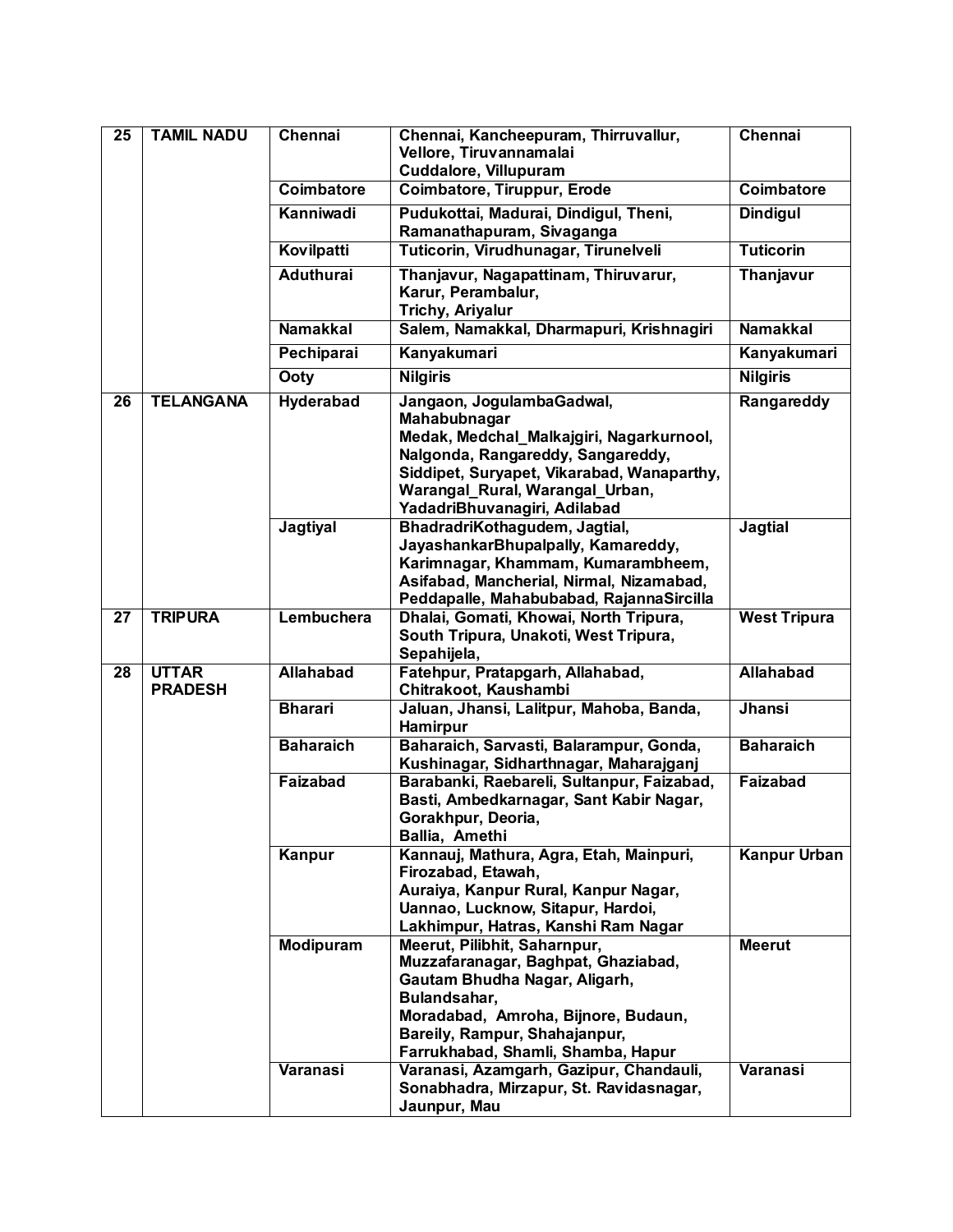| 29 | <b>UTTARAKHAND</b> | Pantnagar         | <b>Udham Singh Nagar, Nainital</b>               | <b>Udham Singh</b><br><b>Nagar</b> |
|----|--------------------|-------------------|--------------------------------------------------|------------------------------------|
|    |                    | <b>Ranichauri</b> | Uttarkashi, Chamoli, Rudraprayag,                | Tehri-                             |
|    |                    |                   | Pithoragarh, Bageshwar,                          | Garhwal                            |
|    |                    |                   | Champawat, Almora, Tehri-Garhwal                 |                                    |
|    |                    | Roorki            | Dehradun, Pauri, Haridwar                        | <b>Haridwar</b>                    |
| 30 | <b>WEST BENGAL</b> | Kalimpong         | <b>Darjeeling</b>                                | Kalimpong                          |
|    |                    | Kalyani           | Murshidabad, Poorva-Bardhaman,<br>Nadia, Hooghly | <b>Nadia</b>                       |
|    |                    |                   | North-24-Pargans, Howrah                         |                                    |
|    |                    | Kharagpur         | West Midnapore, Purulia, Birbhum,                | West                               |
|    |                    |                   | <b>Bankura</b>                                   | <b>Midnapore</b>                   |
|    |                    | Pundibari         | Jalpaiguri, Kochbeehar, North Dinajpur           | Kochbeehar                         |
|    |                    | Kakdwip           | South 24 Parganas, Purba Midnapore               | South 24                           |
|    |                    |                   |                                                  | Parganas                           |
|    |                    | <b>Majhian</b>    | Dakshan-Dinajpur, Maldah                         | Dakshan-<br>dinajpur               |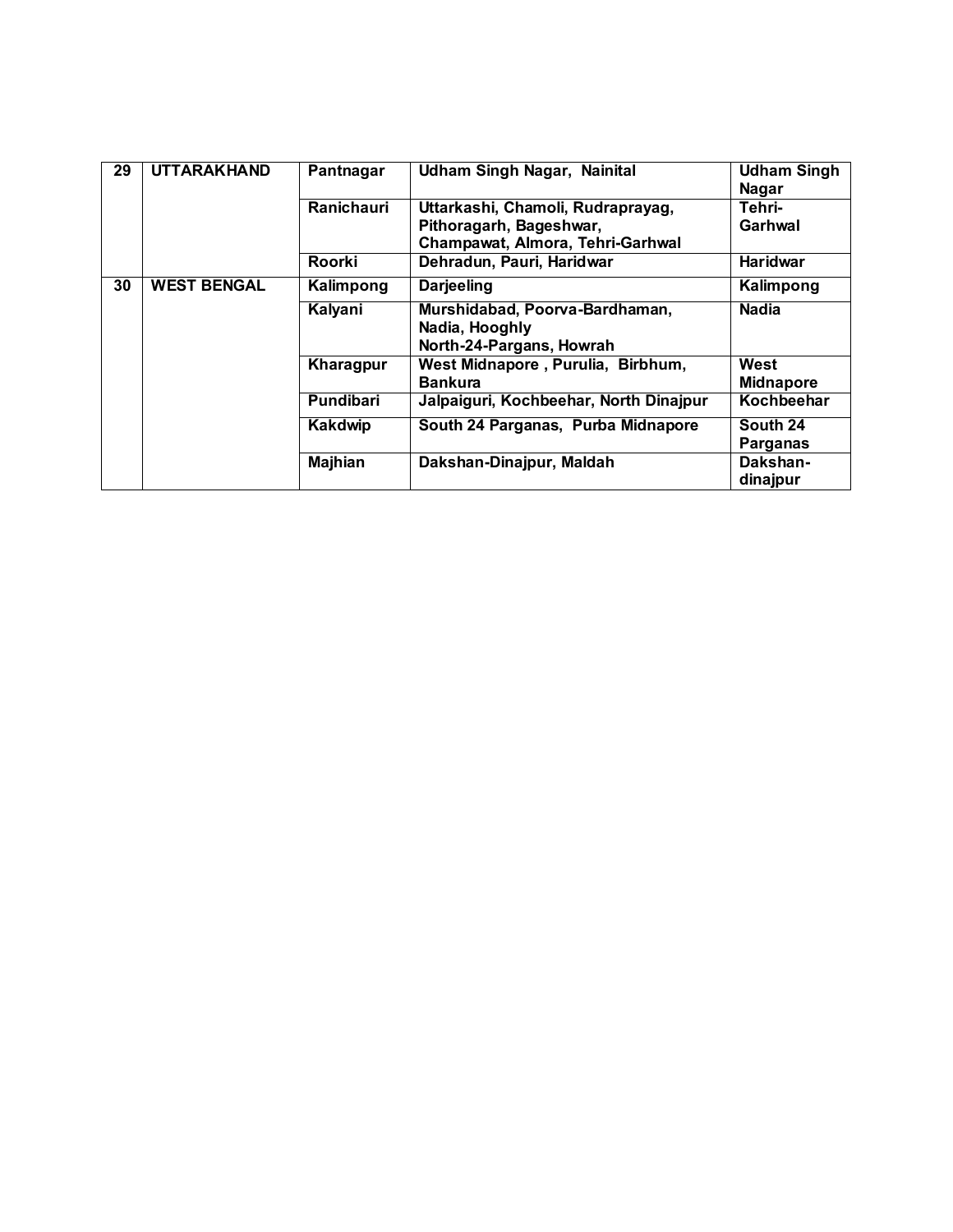|                         | List of 200 DAMUs where Agro-AWS is installed (covering 115 Aspirational Dist.) |     |                 |                                  |  |
|-------------------------|---------------------------------------------------------------------------------|-----|-----------------|----------------------------------|--|
| S.No                    | <b>State</b>                                                                    | No. | <b>District</b> | <b>KVK Name</b>                  |  |
| $\mathbf{1}$            | <b>Andhra Pradesh</b>                                                           | 9   | Prakasam        | KVK Prakasam (Darsai)            |  |
| $\overline{2}$          |                                                                                 |     | East Godavari   | <b>KVK Kalavacharla</b>          |  |
| 3                       |                                                                                 |     | *YSR Kaddappa   | <b>KVK Utukur</b>                |  |
| $\overline{\mathbf{4}}$ |                                                                                 |     | *Viziagnagaram  | KVK, Rastakuntubai               |  |
| 5                       |                                                                                 |     | <b>Nellore</b>  | <b>KVK AK Nagar</b>              |  |
| 6                       |                                                                                 |     | Kurnool         | <b>KVK Banavasivillage</b>       |  |
| $\overline{7}$          |                                                                                 |     | West Godavari   | KVK Venkatramannagudem           |  |
| 8                       |                                                                                 |     | <b>Krishna</b>  | <b>KVK Garikapadu</b>            |  |
| $\overline{9}$          |                                                                                 |     | Srikakulam      | <b>KVK Ambadavasla</b>           |  |
| 10                      | <b>Arunachal Pradesh</b>                                                        | 3   | *Namsai         | <b>DistLohit</b>                 |  |
| 11                      |                                                                                 |     | Papumpare       | <b>KVK Papumpare</b>             |  |
| 12                      |                                                                                 |     | Tawang          | <b>KVK Tawang</b>                |  |
| 13                      | Assam                                                                           | 8   | *Hailakandi     | KVK Hailakandi, Chandpur         |  |
| 14                      |                                                                                 |     | *Dhubri         | KVK Dhubri, AAU, Bilasipara      |  |
| $\overline{15}$         |                                                                                 |     | *Barpeta        | <b>KVK Barpeta, Howly</b>        |  |
| 16                      |                                                                                 |     | Cachar          | <b>KVK Cachar</b>                |  |
| 17                      |                                                                                 |     | *Darrang        | KVK Darrang, Mangaldoi           |  |
| 18                      |                                                                                 |     | *Baksa          | <b>KVK Baksa</b>                 |  |
| 19                      |                                                                                 |     | *Udalguri       | KVK Udalguri, AAU, Lalpool       |  |
|                         |                                                                                 |     | *Goalpara       | KVK Goalpara, Dudhoni, Goalpara, |  |
| 20                      |                                                                                 |     |                 | Assam                            |  |
| 21                      | <b>Bihar</b>                                                                    | 14  | *Khagaria       | <b>KVK Khagaria</b>              |  |
| 22                      |                                                                                 |     | *Gaya           | <b>KVK Gaya</b>                  |  |
| 23                      |                                                                                 |     | *Purnea         | <b>KVK Purnia(Jalalgarh)</b>     |  |
| 24                      |                                                                                 |     | East Champaran  | <b>KVK Piprakothi</b>            |  |
| 25                      |                                                                                 |     | *Begusarai      | KVK Begusarai(Khodawanpur)       |  |
| 26                      |                                                                                 |     | *Katihar        | KVK Katihar (Tingachia)          |  |
| 27                      |                                                                                 |     | *Sitamarhi      | <b>KVK Sitamarhi</b>             |  |
| 28                      |                                                                                 |     | *Sheikpura      | <b>KVK Shekhpura</b>             |  |
| 29                      |                                                                                 |     | *Nawada         | <b>KVK Kauakaul, Nawada</b>      |  |
| 30                      |                                                                                 |     | <b>Banka</b>    | <b>KVK Vijaynagar</b>            |  |
| 31                      |                                                                                 |     | *Jamui          | <b>KVK Khadigram</b>             |  |
| 32                      |                                                                                 |     | *Araraia        | <b>KVK Araria</b>                |  |
| 33                      |                                                                                 |     | *Muzaffarpur    | <b>KVK Saraiya</b>               |  |
| 34                      |                                                                                 |     | *Aurangabad     | <b>KVK Aurangabad (Siris)</b>    |  |
| 35                      | Chattisgarh                                                                     | 9   | *Mahasamund     | <b>KVK Mahasamund</b>            |  |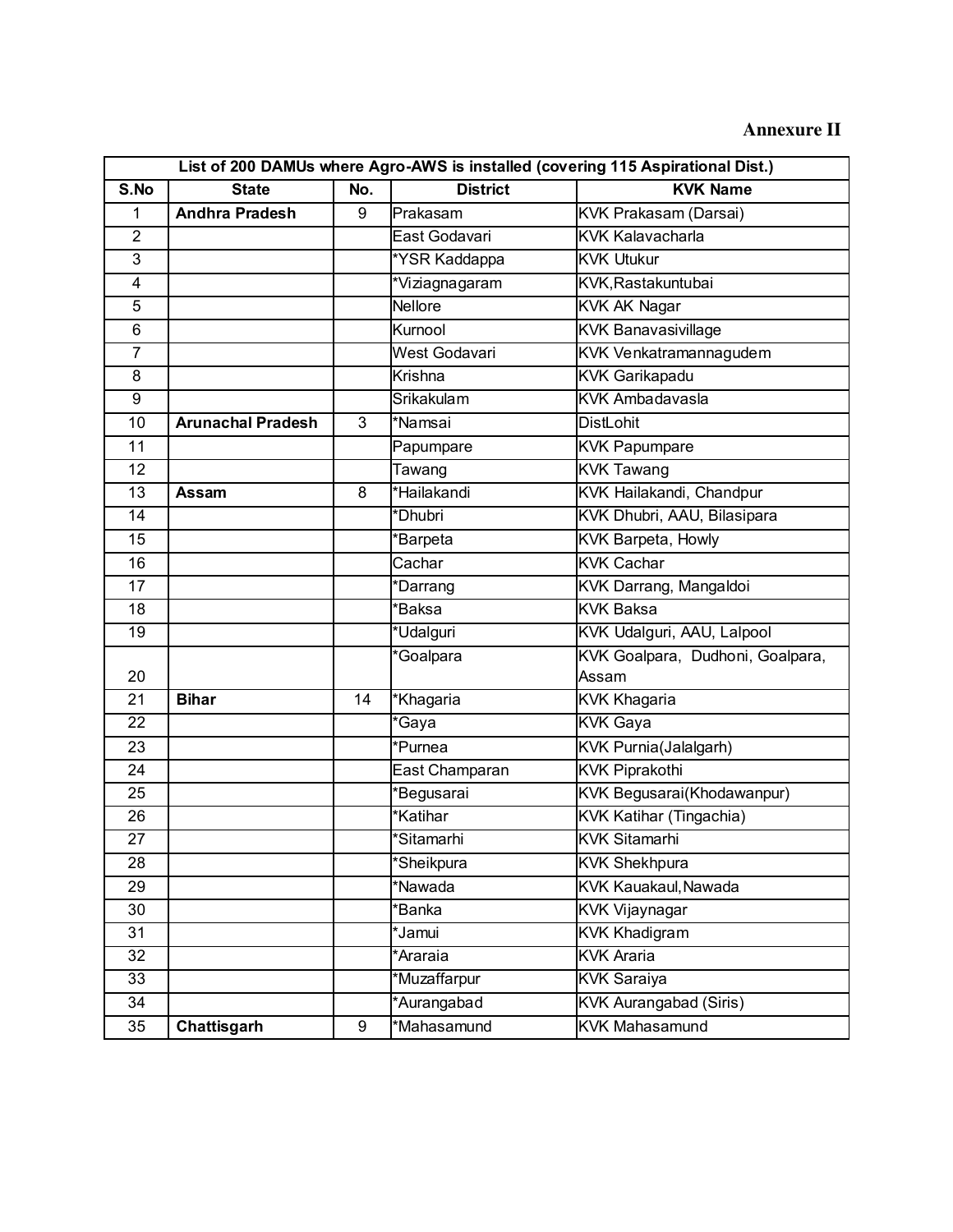| 36              |                         |                | *Korba         | <b>KVK Korba</b>                     |
|-----------------|-------------------------|----------------|----------------|--------------------------------------|
| $\overline{37}$ |                         |                | Jashpur        | <b>KVK Dumarbahar</b>                |
| 38              |                         |                | *Narayanpur    | <b>KVK Narayanpur</b>                |
| 39              |                         |                | *Bijapur       | <b>KVK Bijapur</b>                   |
| 40              |                         |                | *Rajnanadgaon  | <b>KVK Rajnanadgaon</b>              |
| 41              |                         |                | *Kanker        | <b>KVK Kanker</b>                    |
| 42              |                         |                | *Dantewada     | <b>KVK Dantewada</b>                 |
| 43              |                         |                | Korea          | KVK Korea (Salka)                    |
| 44              | Goa                     | $\overline{2}$ | North Goa      | <b>KVK Goa</b>                       |
| 45              |                         |                | South Goa      | <b>KVK Panji</b>                     |
| 46              | Gujarat                 | 9              | Panchmahal     | <b>KVK Panchmahal</b>                |
| 47              |                         |                | *Dahod         | <b>KVK Dahod</b>                     |
| 48              |                         |                | Amreli         | <b>KVK Amreli</b>                    |
| 49              |                         |                | Dang           | <b>KVK Waghai</b>                    |
|                 |                         |                | *Narmada       | <b>KVK Seed multiplication farm,</b> |
| 50              |                         |                |                | Dediyapada                           |
| $\overline{51}$ |                         |                | Vadodra        | <b>KVK Vadodara</b>                  |
| 52              |                         |                | Valsad         | <b>KVK Valsad</b>                    |
| 53              |                         |                | Jamnagar       | KVK Air force road                   |
| 54              |                         |                | Surat          | <b>KVK CRC</b> , Athwaline           |
| 55              | Haryana                 | 6              | Sonipat        | <b>KVK Jagdishpur, Sonipat</b>       |
| 56              |                         |                | Shikohpur      | <b>KVK Gurgaon</b>                   |
| 57              |                         |                | Karnal         | <b>KVK NDRI</b>                      |
| 58              |                         |                | Mahendragarh   | KVK Mahendragarh                     |
| 59              |                         |                | Kurukshetra    | <b>KVK Urbanstate</b>                |
| 60              |                         |                | Yamunanagar    | <b>KVK Damla</b>                     |
| 61              | <b>Himachal Pradesh</b> | $\overline{4}$ | *Chamba        | <b>KVK Chamba (Saru Farm)</b>        |
| 62              |                         |                | Bilaspur       | <b>KVK Bilaspur</b>                  |
| 63              |                         |                | Sundernagar    | <b>KVK Mandi</b>                     |
| 64              |                         |                | Sirmaur        | <b>KVK Sirmaur (Dhulakuan)</b>       |
| 65              | J and K                 | 4              | *Baramula      | KVK Baramula (Kunzer, Tangmarg)      |
| 66              |                         |                | Kathua         | <b>KVK Kathua</b>                    |
| 67              |                         |                | *Kupwara       | <b>KVK Kupwara</b>                   |
| 68              |                         |                | Reasi          | <b>KVK Reasi</b>                     |
| 69              | <b>Jharkhand</b>        | 17             | *Lohardagga    | <b>KVK Lohardaga BAU</b>             |
| 70              |                         |                | *West Singhbum | KVK BAU Jagannathpur                 |
| $\overline{71}$ |                         |                | *Sahibganj     | <b>KVK Sahibganj</b>                 |
| 72              |                         |                | *Kunthi        | <b>KVK Diyankel Village</b>          |
| 73              |                         |                | *Simdega       | <b>KVK BanoSimdega</b>               |
| 74              |                         |                | *Pakur         | <b>KVK Pakur</b>                     |
| 75              |                         |                | *Godda         | <b>KVK Godda</b>                     |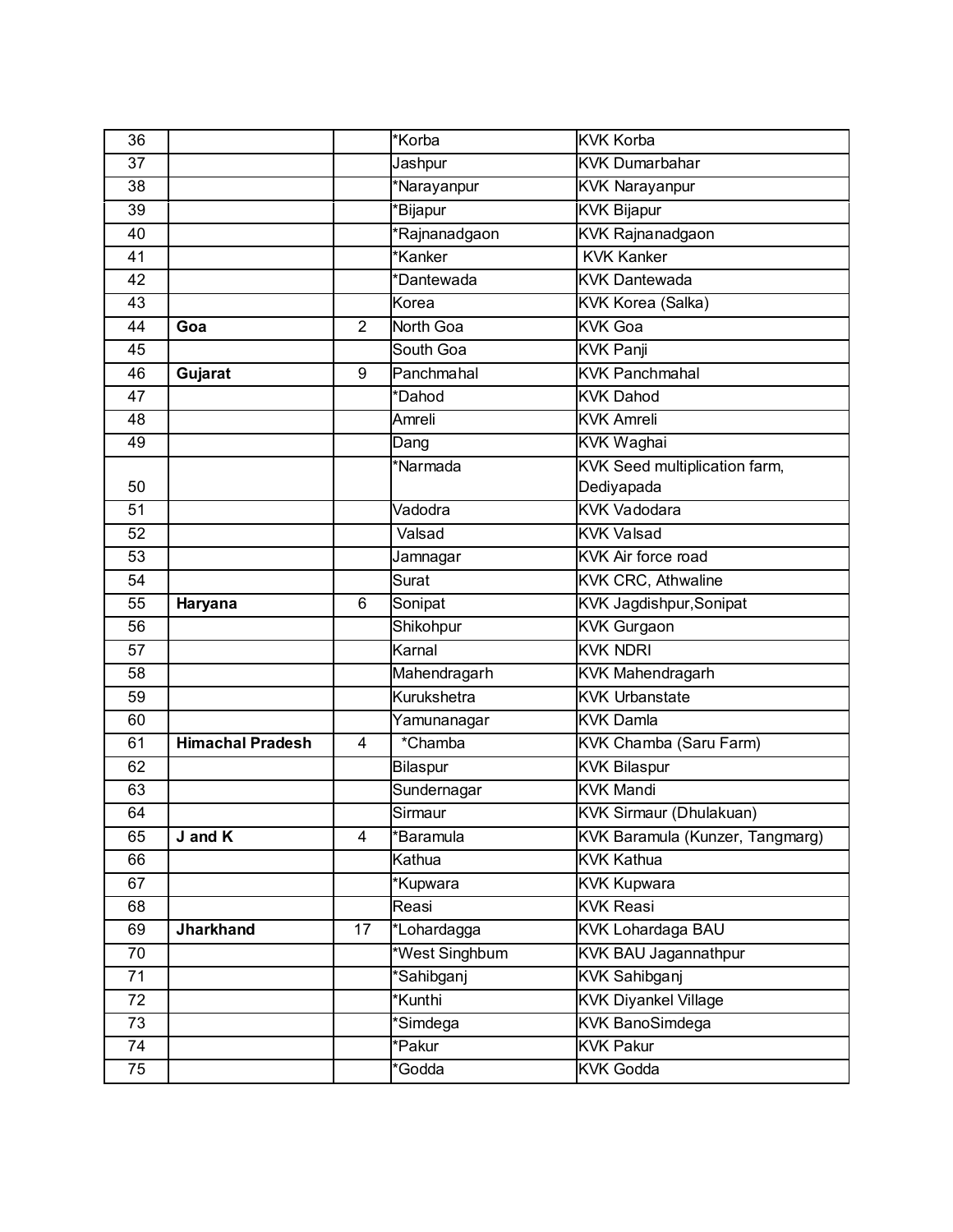| 76  |                       |    | Deoghar                        | <b>KVK Deoghar</b>                       |
|-----|-----------------------|----|--------------------------------|------------------------------------------|
| 77  |                       |    | *Chatra                        | <b>KVK Chatra</b>                        |
| 78  |                       |    | *Palamu                        | <b>KVK PalamuDaltanganj</b>              |
| 79  |                       |    | *Bokaro                        | <b>KVK Bokaro (Petabvar)</b>             |
| 80  |                       |    | *Garhwa                        | <b>KVK Garhwa</b>                        |
| 81  |                       |    | $\overline{\mathsf{R}}$ amgarh | <b>KVK Ramgarh</b>                       |
| 82  |                       |    | *Giridih                       | <b>KVK GiridihBengabad</b>               |
| 83  |                       |    | *Hazaribag                     | <b>KVK Hazaribag</b>                     |
| 84  |                       |    | *Latehar                       | <b>KVK LateharBalumath</b>               |
| 85  |                       |    | *Gumla                         | <b>KVK GumlaBishnupur</b>                |
| 86  | Karnataka             | 12 | Haveri                         | <b>KVK Hanumanamatti</b>                 |
| 87  |                       |    | Mandya                         | KVK, V.C.Farm, Mandya                    |
| 88  |                       |    | <b>Bellary</b>                 | <b>KVK Hageri</b>                        |
| 89  |                       |    | Chikmagalur                    | <b>KVK</b> chikmagalur                   |
| 90  |                       |    | Kodagu                         | <b>KVK Gonikoppal</b>                    |
| 91  |                       |    | Bagalkot                       | <b>KVK Agriculture Research Station,</b> |
| 92  |                       |    | Koppal                         | KVK ARS Campus, Kanakgiri Road           |
| 93  |                       |    | *Yadgir                        | <b>KVK Kawadimatti</b>                   |
| 94  |                       |    | Tumkur                         | KVK ZARS, Konehally                      |
| 95  |                       |    | Ramnagaram                     | <b>KVK Chandurayanghalli</b>             |
| 96  |                       |    | Chamrajnagar                   | <b>KVK Seed Farm, Hardanhally</b>        |
| 97  |                       |    | Kolar                          | <b>KVK Tanka Farm</b>                    |
| 98  | Kerala                | 3  | Malappuram                     | <b>KVK Malappuram</b>                    |
| 99  |                       |    | Palghat                        | <b>KVK Pattambi</b>                      |
| 100 |                       |    | Kollam                         | <b>KVK Kollam</b>                        |
| 101 | Lakshadweep           | 1  | Kiltan                         | KVK, Lakshadweep                         |
| 102 | <b>Madhya Pradesh</b> | 14 | Ashoknagar                     | <b>KVK Ashoknagar</b>                    |
| 103 |                       |    | *Singrauli                     | <b>KVK Singrauli</b>                     |
| 104 |                       |    | Neemuch                        | <b>KVK Neemuch</b>                       |
| 105 |                       |    | Rewa                           | <b>KVK Rewa</b>                          |
| 106 |                       |    | Katni                          | <b>KVK Katni</b>                         |
| 107 |                       |    | *Damoh                         | <b>KVK Damoh</b>                         |
| 108 |                       |    | *Barwani                       | <b>KVK Badwani</b>                       |
| 109 |                       |    | *Rajgarh                       | <b>KVK Rajgarh</b>                       |
| 110 |                       |    | Shahdol                        | <b>KVK Shahdol</b>                       |
| 111 |                       |    | Balaghat                       | <b>KVK Badgaon</b>                       |
| 112 |                       |    | *Guna                          | <b>KVK Guna</b>                          |
| 113 |                       |    | *Khandwa                       | <b>KVK Khandwa</b>                       |
| 114 |                       |    | Shivpuri                       | <b>KVK Shivpuri</b>                      |
| 115 |                       |    | *Chhatrapur                    | <b>KVK Chhattarpur (Nowgong)</b>         |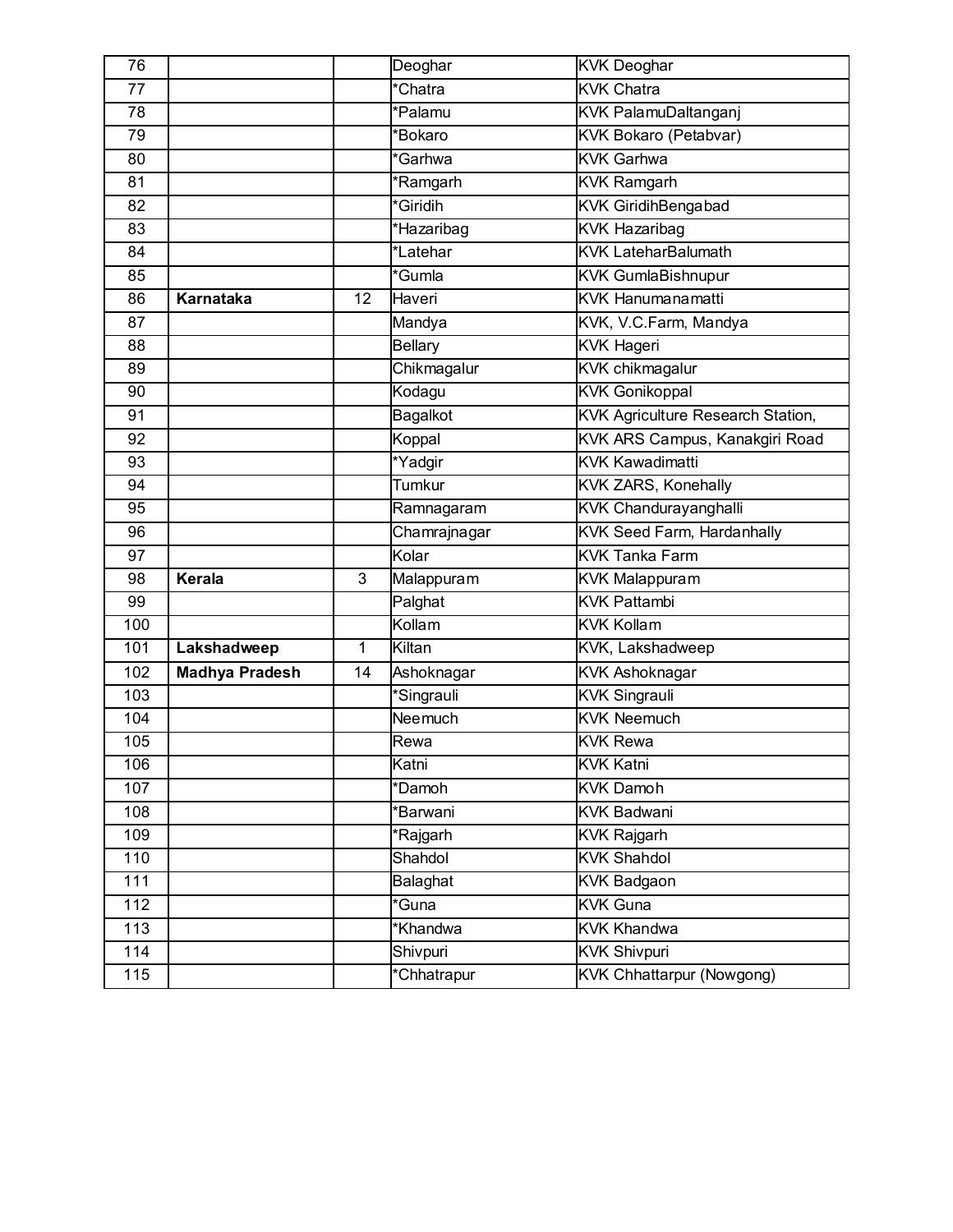| 116              | <b>Maharashtra</b> | 10             | Nagpur              | <b>KVK Nagpur</b>                    |
|------------------|--------------------|----------------|---------------------|--------------------------------------|
| 117              |                    |                | Palghar             | <b>KVK Thane</b>                     |
| 118              |                    |                | *Nandurbar          | <b>KVK Nandurbar</b>                 |
| 119              |                    |                | Solapur             | <b>KVK Solapur-II</b>                |
| 120              |                    |                | *Osmanabad          | <b>KVK Osmanabad</b>                 |
| 121              |                    |                | Aurangabad          | <b>KVK Aurangabad-I</b>              |
| 122              |                    |                | <b>Bhandara</b>     | <b>KVK Bhandara</b>                  |
| 123              |                    |                | *Gadchiroli         | <b>KVK Gadchiroli</b>                |
| 124              |                    |                | <b>Buldana</b>      | <b>KVK Buldana-II</b>                |
| 125              |                    |                | *Wasim              | <b>KVK Washim</b>                    |
| 126              | <b>Manipur</b>     | 1              | *Chandel            | <b>KVK Chandel</b>                   |
| 127              | Meghalaya          | $\overline{2}$ | *Ribhoi             | <b>KVK Ribhoi</b>                    |
| 128              |                    |                | West Khasi Hills    | <b>KVK Nongstoin</b>                 |
| 129              | <b>Mizoram</b>     | 1              | *Mamit              | <b>KVK</b> Mamit                     |
| 130              | Nagaland           | $\overline{2}$ | Mokokchung          | <b>KVK Mokokchung</b>                |
| $\overline{131}$ |                    |                | *Kephire            | <b>KVK Kiphire</b>                   |
| 132              | New Delhi          | 1              | South-West District | <b>KVK Ujwa</b>                      |
| 133              | <b>Odisha</b>      | 10             | Cuttack             | <b>KVK Cuttack (Santhapur Farm)</b>  |
| 134              |                    |                | *Rayagada           | KVK, Gunupur                         |
| 135              |                    |                | Mayurbhaj           | <b>KVK Mayurnhaj</b>                 |
| 136              |                    |                | *Balangir           | <b>KVK Nimkana</b>                   |
| 137              |                    |                | Jagatsinghpur       | <b>KVK Jagatsinghpur</b>             |
| 138              |                    |                | Nayagarh            | <b>KVK Panipolia</b>                 |
| 139              |                    |                | Ganjam              | <b>KVK Benakuda</b>                  |
| 140              |                    |                | *Gajapati           | KVK R. Udayagiri                     |
| 141              |                    |                | Puri                | <b>KVK Puri</b>                      |
| 142              |                    |                | Angul               | <b>KVK Angul</b>                     |
| 143              | <b>Puducherry</b>  | 1              | Puducherry          | <b>KVK Puducherry</b>                |
| 144              | Punjab             | 5              | Ropar               | <b>KVK Ropar</b>                     |
| 145              |                    |                | <b>Jalandhar</b>    | <b>KVK Jalandhar (Nurmahal)</b>      |
| 146              |                    |                | *Firozpur           | <b>KVK Ferozpur (Malwal Farm)</b>    |
| 147              |                    |                | *Moga               | KVK Moga (Budh Singh Wala)           |
| 148              |                    |                | Barnala             | Krishi Vigyan Kendra, Barnala-148107 |
| 149              | Rajasthan          | 9              | Chittorgarh         | KVK, Chittorgarh                     |
| 150              |                    |                | Dungarpur           | <b>KVK Dungarpur</b>                 |
| 151              |                    |                | *Karauli            | <b>KVK Karauli</b>                   |
| 152              |                    |                | *Jaisalmer          | <b>KVK Jaisalmer-I</b>               |
| 153              |                    |                | Hanumangarh         | KVK Sangaria, Hanumangarh-I          |
| 154              |                    |                | Jalore              | <b>KVK Jalore</b>                    |
| 155              |                    |                | *Dholpur            | <b>KVK Dholpur</b>                   |
| 156              |                    |                | *Baran              | KVK Anta, Baran                      |
| 157              |                    |                | *Sirohi             | <b>KVK Sirohi</b>                    |